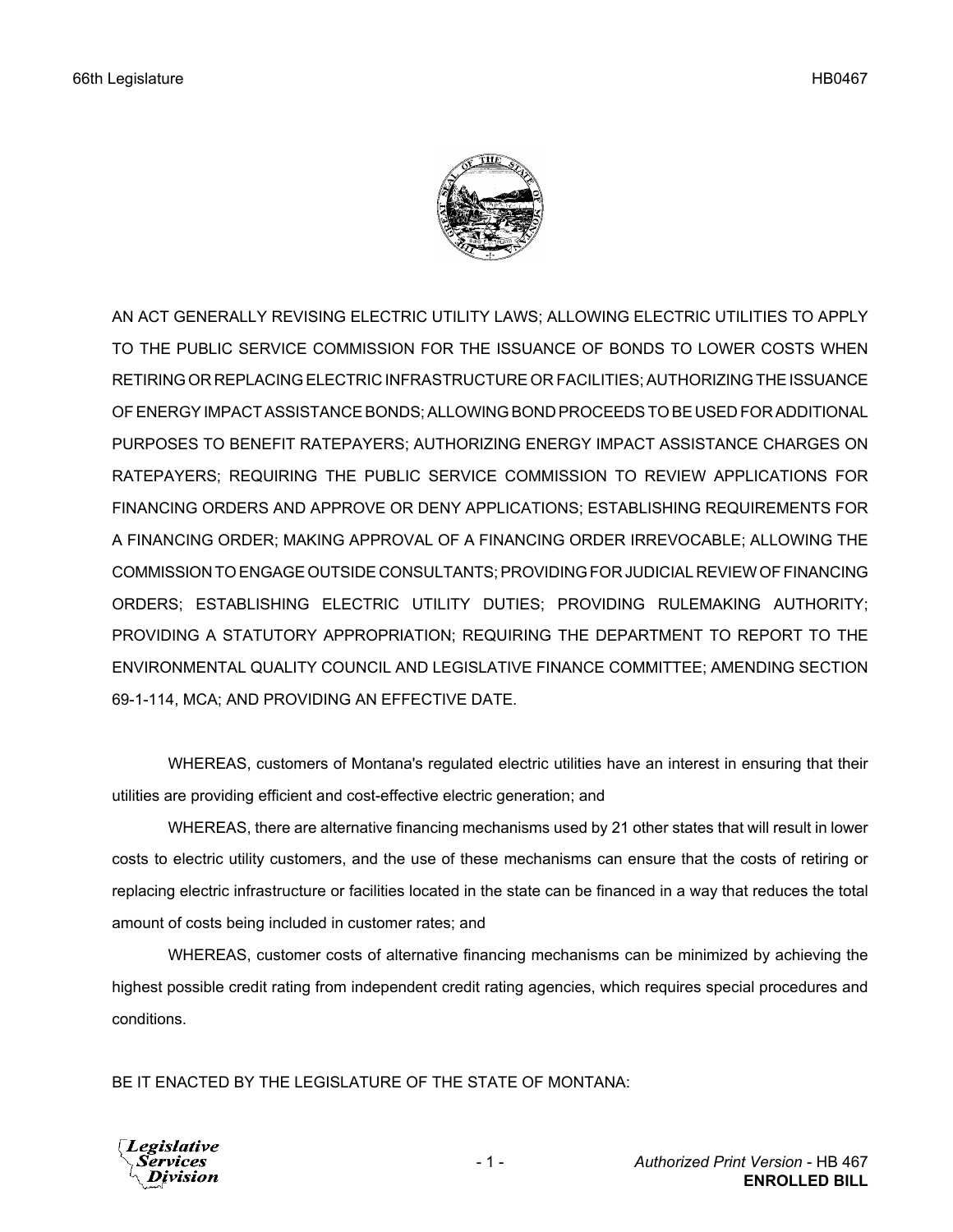**Section 1. Short title.** [Sections 1 through 19] may be cited as the "Montana Energy Impact Assistance Act".

**Section 2. Purpose -- legislative intent.** (1) The legislature finds that it is imperative to:

(a) implement an alternative financing mechanism to address the retirement and replacement of electric infrastructure or facilities; and

(b) authorize the public service commission to review and approve one or more financing orders, if it deems approval appropriate and in the interest of ratepayers.

(2) The legislature further finds that:

(a) it is in the interest of the state and its citizens to encourage and facilitate the use of securitized ratepayer-backed bonds as a method for enabling electric utilities to lower the cost of financing the retirement or replacement of electric infrastructure or facilities under certain conditions and to empower the public service commission to review a securitization mechanism to determine whether it is consistent with the public interest and worthy of approval; and

(b) the state should authorize the issuance of low-cost securitized ratepayer-backed bonds. The proceeds of these bonds must be used solely to:

(i) lower long-term costs paid by electric utility customers by reducing financing costs of certain retired or replaced electric infrastructure or facilities; and

(ii) make available capital investment for modernized infrastructure and facilities and services, including least-cost electric generating facilities and other supply-side and demand-side resources.

**Section 3. Definitions.** As used in [sections 1 through 19], the following definitions apply:

(1) "Ancillary agreement" means any bond, insurance policy, letter of credit, reserve account, surety bond, interest rate lock or swap arrangement, liquidity or credit support arrangement, or other financial arrangement entered into in connection with Montana energy impact assistance bonds that is designed to promote the credit quality and marketability of Montana energy impact assistance bonds or to mitigate the risk of an increase in interest rates.

(2) "Assignee" means any person to which an interest in Montana energy impact assistance property is sold, assigned, transferred, or conveyed, other than as security, and any successor to or subsequent assignee

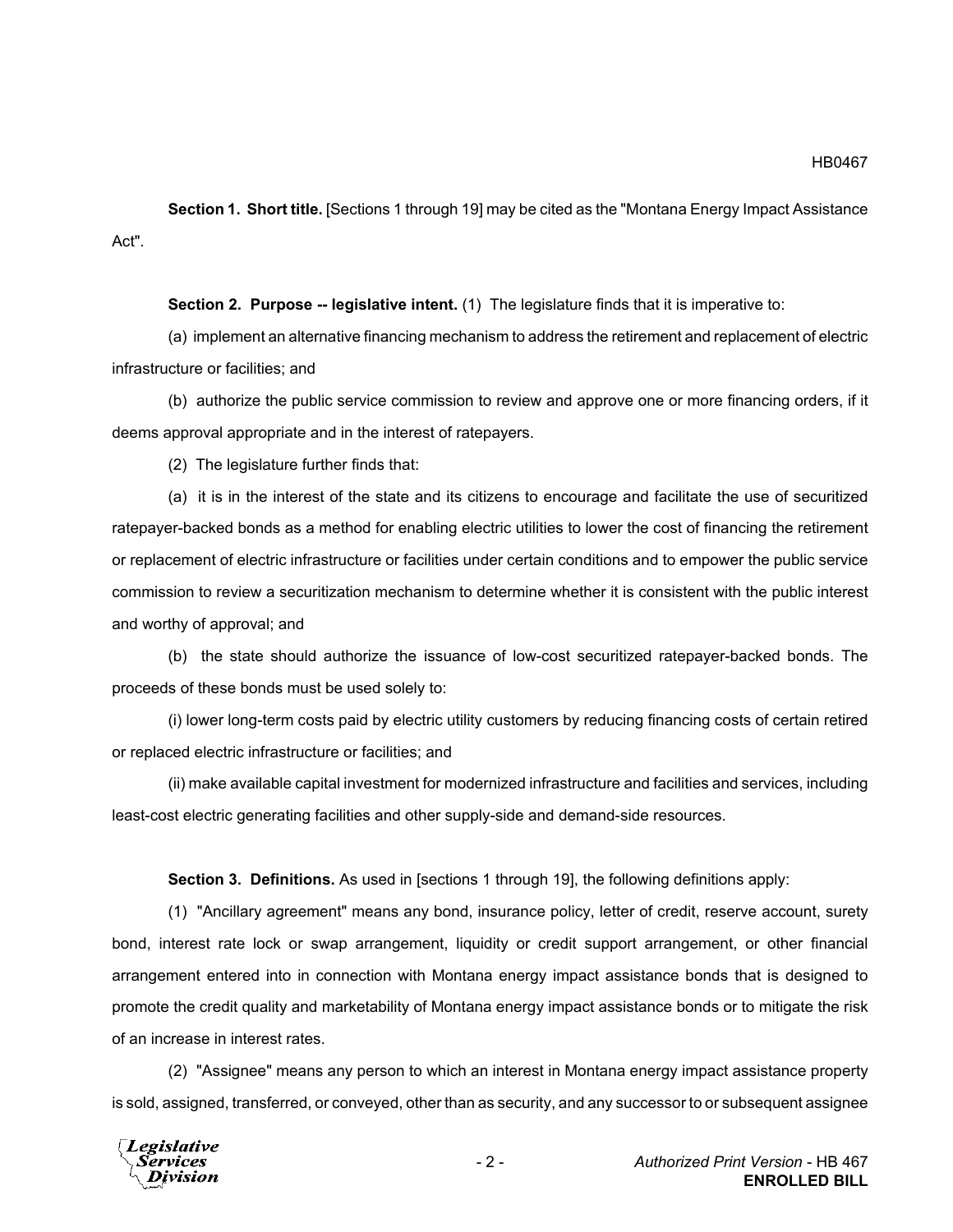of a person.

(3) "Bondholder" means any holder or owner of Montana energy impact assistance bonds.

(4) "Customer" means a person who takes electric service from an electric utility for consumption of electricity in Montana.

(5) "Electric infrastructure or facility" means:

(a) any portion of an electrical generating facility owned by an electric utility used to serve customers in Montana; or

(b) any infrastructure or facility involved in the transmission or delivery of electricity to Montana customers; or

(c) associated cleanup or remediation of an electrical generating facility.

(6) "Electric utility" means any electric utility regulated by the commission pursuant to Title 69, chapter 3, including the electric utility's successors or assignees.

(7) "Financing costs" means, if approved by the commission in a financing order, costs to issue, service, repay, or refinance Montana energy impact assistance bonds, whether incurred or paid on issuance of the Montana energy impact assistance bonds or over the life of the bonds.

(8) "Financing order" means an order issued by the commission in accordance with [section 5] that grants, in whole or in part, an application filed pursuant to [section 4] authorizing the issuance of Montana energy impact assistance bonds in one or more series, the imposition, charging, and collection of Montana energy impact assistance charges, and the creation of Montana energy impact assistance property.

(9) "Financing party" means holders of Montana energy impact assistance bonds and trustees, collateral agents, any party under an ancillary agreement, or any other person acting for the benefit of Montana energy impact assistance bondholders.

(10) "Least-cost generation resource" means an incremental supply-side or demand-side resource that when included in an electric utility's generation portfolio produces the lowest cost among alternative resources, considering both short-term and long-term costs and assessing the likelihood of changes in future fuel prices and future environmental requirements, among other considerations.

(11) "Montana energy impact assistance bonds" means low-cost corporate securities, including but not limited to senior secured bonds, debentures, notes, certificates of participation, certificates of beneficial interest, certificates of ownership, or other evidences of indebtedness or ownership that have a scheduled maturity of no

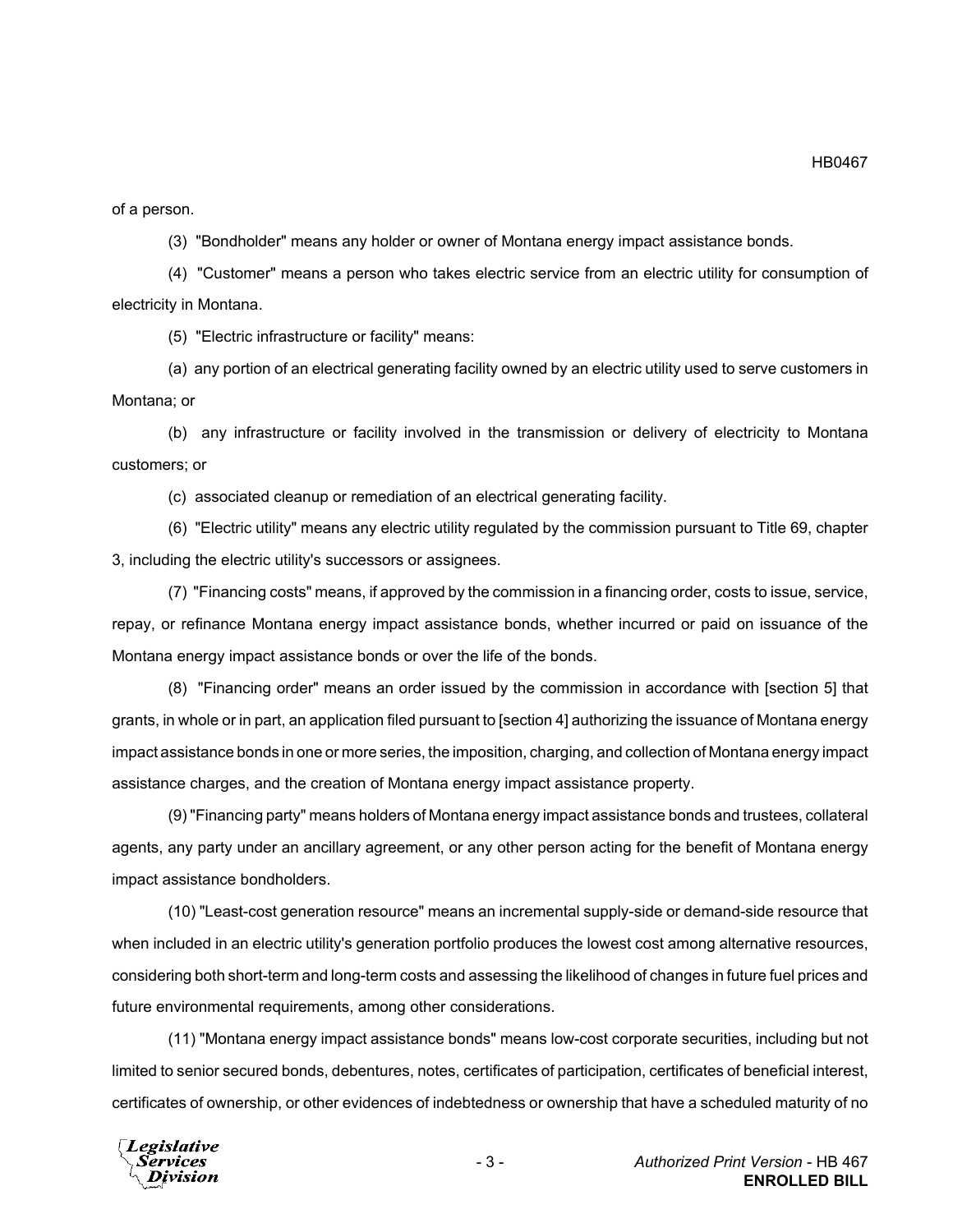longer than 30 years and a final legal maturity date that is not later than 32 years from the issue date, that are rated AA or Aa2 or better by a major independent credit rating agency at the time of issuance, and that are issued by an electric utility or an assignee pursuant to a financing order.

(12) "Montana energy impact assistance charges" means charges in amounts determined appropriate by the commission and authorized by the commission in a financing order in order to provide a source of revenue solely to repay, finance, or refinance Montana energy impact assistance costs and financing costs that are imposed on and are a part of all customer bills and are collected in full by the electric utility that the financing order applies to, its successors or assignees, or a collection agent through a nonbypassable charge that is separate and apart from the electric utility's base rates.

(13) (a) "Montana energy impact assistance costs" means:

(i) at the option of and upon petition by an electric utility, and as approved by the commission pursuant to [section 5], the pretax costs that the electric utility has incurred or will incur that are caused by, associated with, or remain as a result of the retirement or replacement of electric generating infrastructure or facilities located in Montana; and

(ii) pretax costs that an electric utility has previously incurred related to the closure or replacement of electric infrastructure or facilities occurring before [the effective date of this act].

(b) Costs do not include any monetary penalty, fine, or forfeiture assessed against an electric utility by a government agency or court under a federal or state environmental statute, rule, or regulation.

(14) "Montana energy impact assistance property" means:

(a) all rights and interests of an electric utility or successor or assignee of an electric utility under a financing order for the right to impose, bill, collect, and receive Montana energy impact assistance charges as it is authorized to do solely under the financing order and to obtain periodic adjustments to the Montana energy impact assistance charges as provided in the financing order; and

(b) all revenue, collections, claims, rights to payments, payments, money, or proceeds arising from the rights and interests specified in subsection (14)(a), regardless of whether the revenue, collections, claims, rights to payment, payments, money, or proceeds are imposed, billed, received, collected, or maintained together with or commingled with other revenue, collections, rights to payment, payments, money, or proceeds.

(15) "Montana energy impact assistance revenue" means revenue, receipts, collections, payments, money, claims, or other proceeds arising from Montana energy impact assistance property.

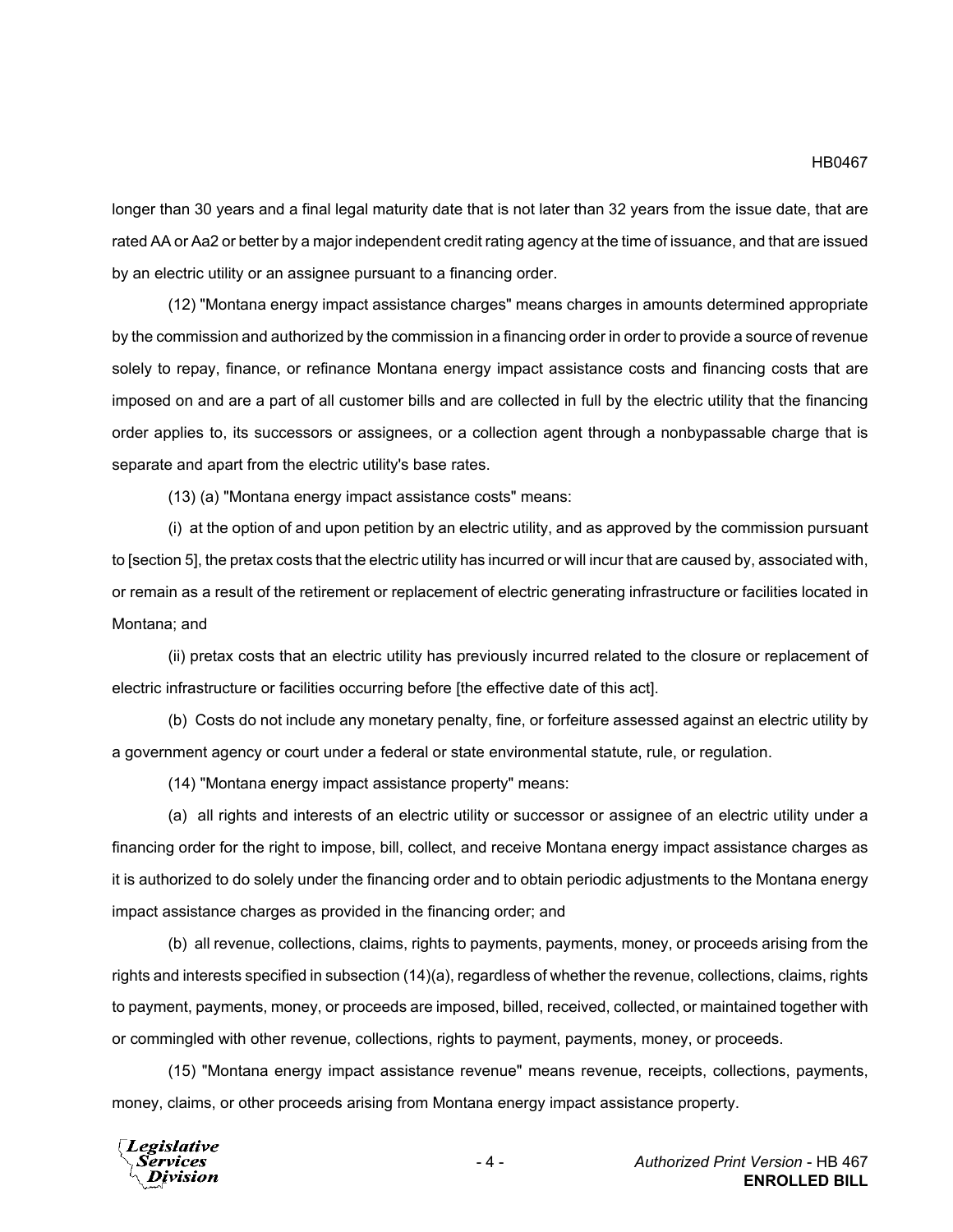(16) "Nonbypassable" means that the payment of a Montana energy impact assistance charge required to repay bonds and related costs may not be avoided by any retail customer located within an electric utility service area.

(17) "Pretax costs" means costs approved by the commission, including but not limited to:

(a) unrecovered capitalized costs of retired or replaced electric infrastructure or facilities;

(b) costs of decommissioning and restoring the site of the electric infrastructure or facility;

(c) other applicable capital and operating costs, accrued carrying charges, deferred expenses, reductions for applicable insurance and salvage proceeds; and

(d) the costs of retiring any existing indebtedness, fees, costs, and expenses to modify existing debt agreements or for waivers or consents related to existing debt agreements.

(18) "Successor" means, with respect to any legal entity, another legal entity that succeeds by operation of law to the rights and obligations of the first legal entity pursuant to any bankruptcy, reorganization, restructuring, other insolvency proceeding, merger, acquisition, consolidation, or sale or transfer of assets, whether any of these occur due to restructuring of the electric power industry or otherwise.

**Section 4. Financing orders -- application requirements.** (1) An electric utility may file an application with the commission for approval to issue Montana energy impact assistance bonds in one or more series, impose, charge, and collect Montana energy impact assistance charges, and create Montana energy impact assistance property related to the retirement or replacement of electric infrastructure or facilities in Montana.

(2) (a) Within 120 days of an electric utility's submission of an application, the commission shall determine whether the application is adequate and in compliance with the commission's minimum filing requirements established in rules adopted pursuant to [section 19]. If the commission determines that the application is inadequate, it shall explain the deficiencies.

(b) The commission shall take final action to approve, deny, or modify any application for a financing order as described in subsection (1) in a final order issued within 270 days of receiving an application.

(3) In addition to any other information required by the commission, an application for a financing order must include:

(a) an estimated schedule for the retirement or replacement;

(b) a specification of the effects of the proposed Montana energy impact assistance bond financing on

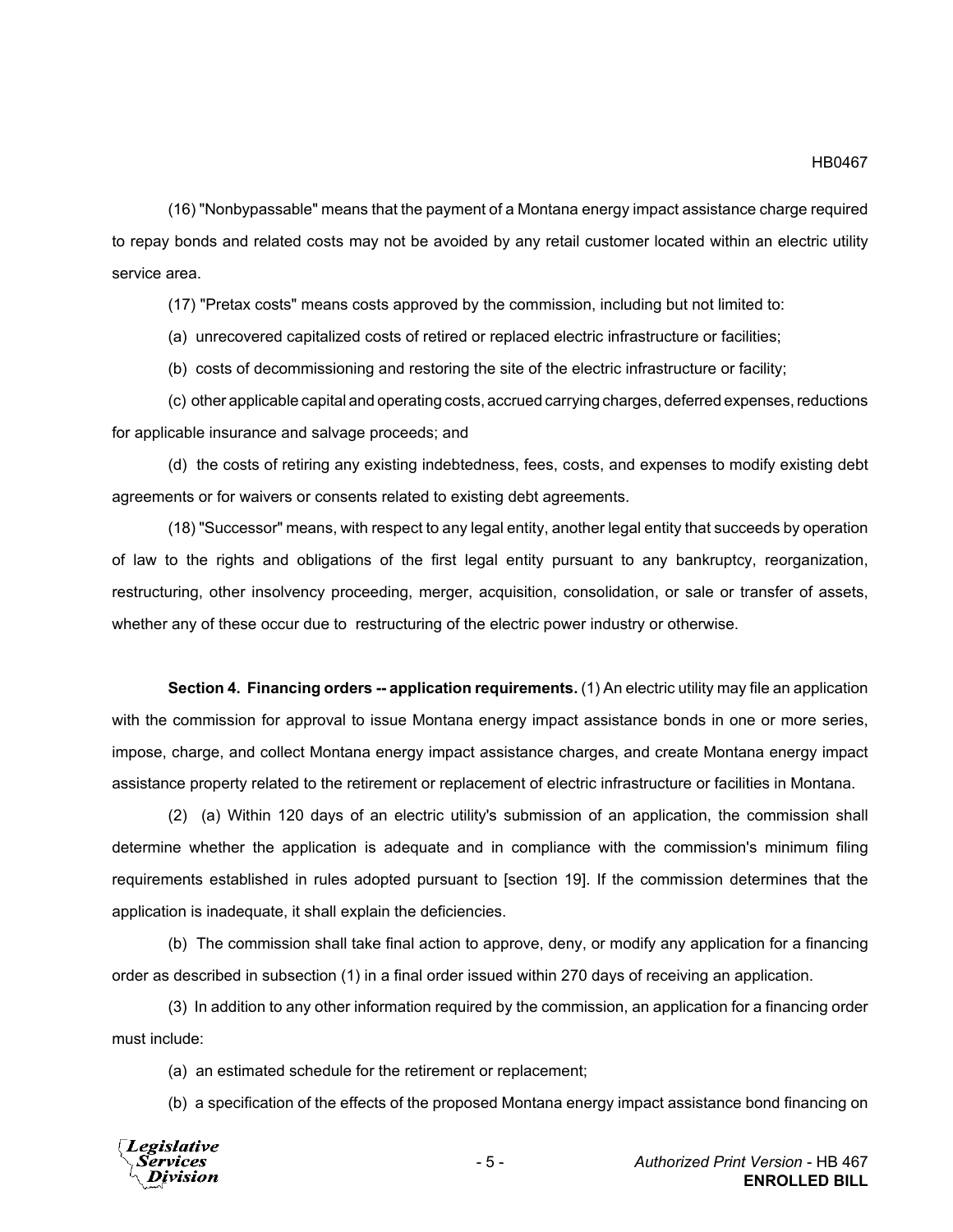the retirement or replacement;

(c) a proposed methodology for allocating the revenue requirement for the Montana energy impact assistance charge among customer classes;

(d) a description of the nonbypassable Montana energy impact assistance charge required to be paid by customers within the electric utility's service area for recovery of Montana energy impact assistance costs;

(e) an estimate of the net present value of electric utility customer savings expected to result if the financing order is issued as determined by a net present value comparison between the costs to customers that are expected to result from the financing of the undepreciated balances of electric infrastructure or facilities with Montana energy impact assistance bonds and the costs that would result from the application of traditional electric utility financing mechanisms to the same undepreciated balances; and

(f) one or more alternative financing scenarios in addition to the preferred scenario contained in the application.

(4) The commission shall publish a notice of the proposed change on its website and conforming to the requirements of 2-4-601 in one or more newspapers published and of general circulation within the service area of the electric utility. The notice must announce a public hearing on the application, and the commission shall hold a public hearing.

**Section 5. Issuance of financing orders.** (1) After notice and hearing in accordance with [section 4(4)], the commission may issue a financing order if the commission finds:

(a) the Montana energy impact assistance costs described in the application related to the retirement or replacement of electric infrastructure or facilities are reasonable;

(b) the proposed issuance of Montana energy impact assistance bonds and the imposition and collection of Montana energy impact assistance charges:

(i) are just and reasonable;

(ii) are consistent with the public interest;

(iii) constitute a prudent and reasonable mechanism for the financing of Montana energy impact assistance costs described in the application; and

(iv) will provide substantial, tangible, and quantifiable benefits to customers that are greater than the benefits that would have been achieved absent the issuance of Montana energy impact assistance bonds; and



HB0467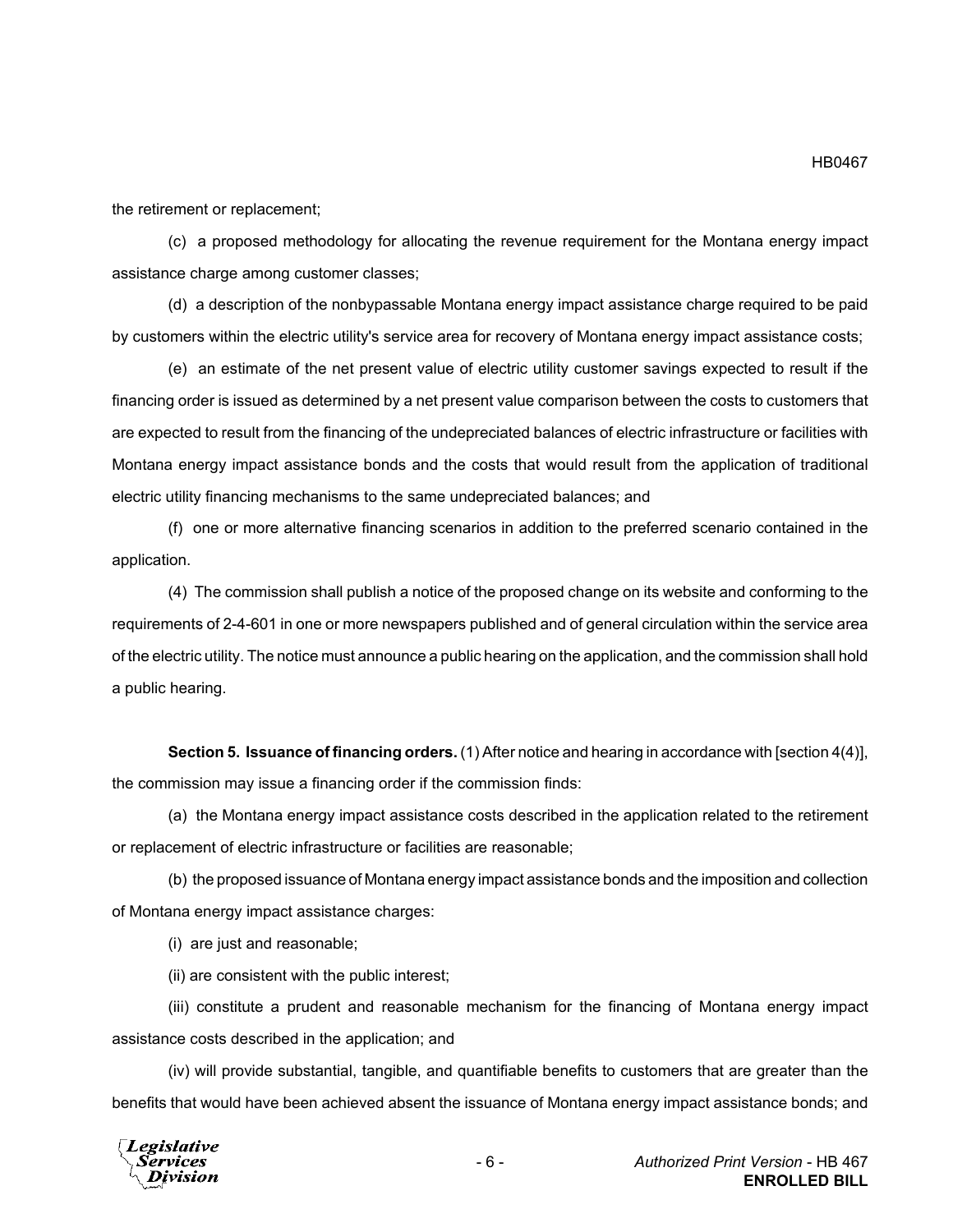(c) the proposed structuring, marketing, and pricing of the Montana energy impact assistance bonds will:

(i) significantly lower overall costs to customers or significantly mitigate rate impacts to customers relative to traditional methods of financing; and

(ii) achieve the maximum net present value of customer savings, as determined by the commission in a financing order, consistent with market conditions at the time of sale and the terms of the financing order.

(2) (a) The financing order must:

(i) determine the maximum amount of Montana energy impact assistance costs that may be financed from proceeds of Montana energy impact assistance bonds authorized to be issued by the financing order;

(ii) describe the proposed customer billing mechanism for Montana energy impact assistance charges and include a finding that the mechanism is just and reasonable;

(iii) describe the financing costs that may be recovered through Montana energy impact assistance charges and the period over which the costs may be recovered, which must end no earlier than the date of final legal maturity of the Montana energy impact assistance bonds;

(iv) describe the Montana energy impact assistance property that is created and that may be used to pay, and secure the payment of, the Montana energy impact assistance bonds and financing costs authorized in the financing order;

(v) authorize the electric utility to finance Montana energy impact assistance costs through the issuance of one or more series of Montana energy impact assistance bonds. An electric utility is not required to secure a separate financing order for each issuance of Montana energy impact assistance bonds or for each scheduled phase of the retirement or replacement of electric infrastructure or facilities approved in the financing order;

(vi) include a formula-based adjustment mechanism for making expeditious periodic adjustments in the Montana energy impact assistance charges that customers are required to pay pursuant to the financing order and for making any adjustments that are necessary to correct for any overcollection or undercollection of the Montana energy impact assistance charges in past periods or to otherwise guarantee the timely payment of Montana energy impact assistance bonds and financing costs and other required amounts and charges payable in connection with Montana energy impact assistance bonds;

(vii) include any additional findings or conclusions determined to be appropriate by the commission and in the best interest of consumers;

(viii) specify the degree of flexibility afforded to the electric utility in establishing the terms and conditions

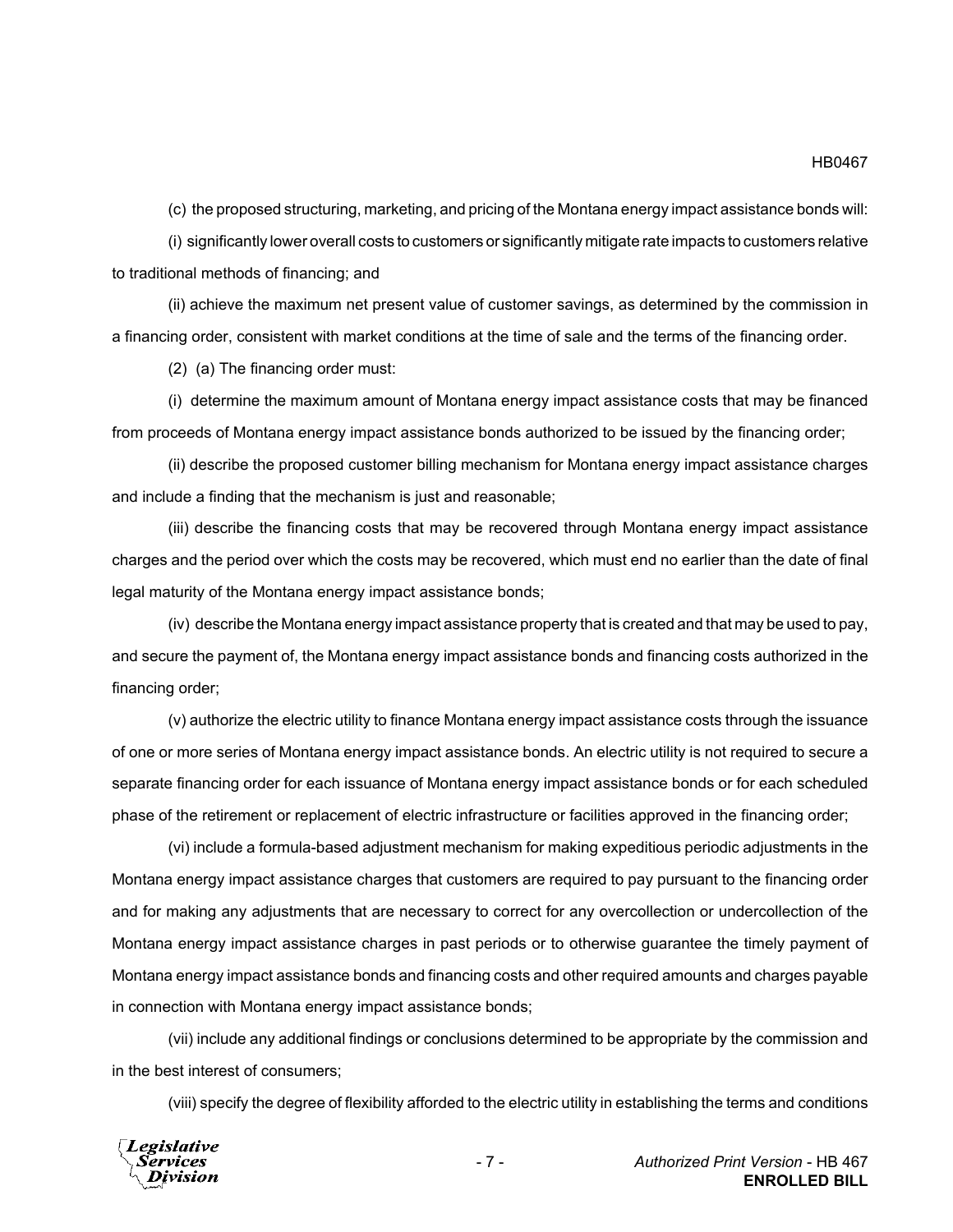of the Montana energy impact assistance bonds, including but not limited to repayment schedules, expected interest rates, and other financing costs;

(ix) specify the timing of actions required by the order so that:

(A) the Montana energy impact assistance bonds are issued as soon as feasible following the issuance of the financing order, independent of the schedule of closing and decommissioning of the electric infrastructure or facility; and

(B) the applicant utility files to reduce its rates as required in subsection (5) simultaneously with the inception of the Montana energy impact assistance charges and independently of the schedule of closing and decommissioning of the electric infrastructure or facility; and

(x) specify a future ratemaking process to reconcile any difference between the projected pretax costs included in the amount financed by Montana energy impact assistance bonds and the final actual pretax costs incurred by the utility in retiring or replacing the electric infrastructure or facility.

(b) In a financing order, the commission may include any conditions that are necessary to promote the public interest and may grant relief that is different from that which was requested in the application, as long as the relief is within the scope of the matters addressed in the commission's notice of the application.

(3) For the purposes of a financing order, financing costs include:

(a) principal, interest, and redemption premiums that are payable on Montana energy impact assistance bonds;

(b) any payment required under an ancillary agreement and any amount required to fund or replenish a reserve account or other accounts established under the terms of any indenture, ancillary agreement, or other financing document pertaining to the bonds;

(c) any other demonstrable costs related to issuing, supporting, repaying, refunding, and servicing the bonds, including but not limited to servicing fees, accounting and auditing fees, trustee fees, legal fees, consulting fees, financial advisor fees, administrative fees, placement and underwriting fees, capitalized interest, rating agency fees, stock exchange listing and compliance fees, security registration fees, filing fees, information technology programming costs, and any other demonstrable costs necessary to otherwise ensure and guarantee the timely payment of the bonds or other amounts or charges payable in connection with the bonds;

(d) except as provided in 69-3-308, any taxes and license fees imposed on the revenue generated from the collection of a Montana energy impact assistance charge;

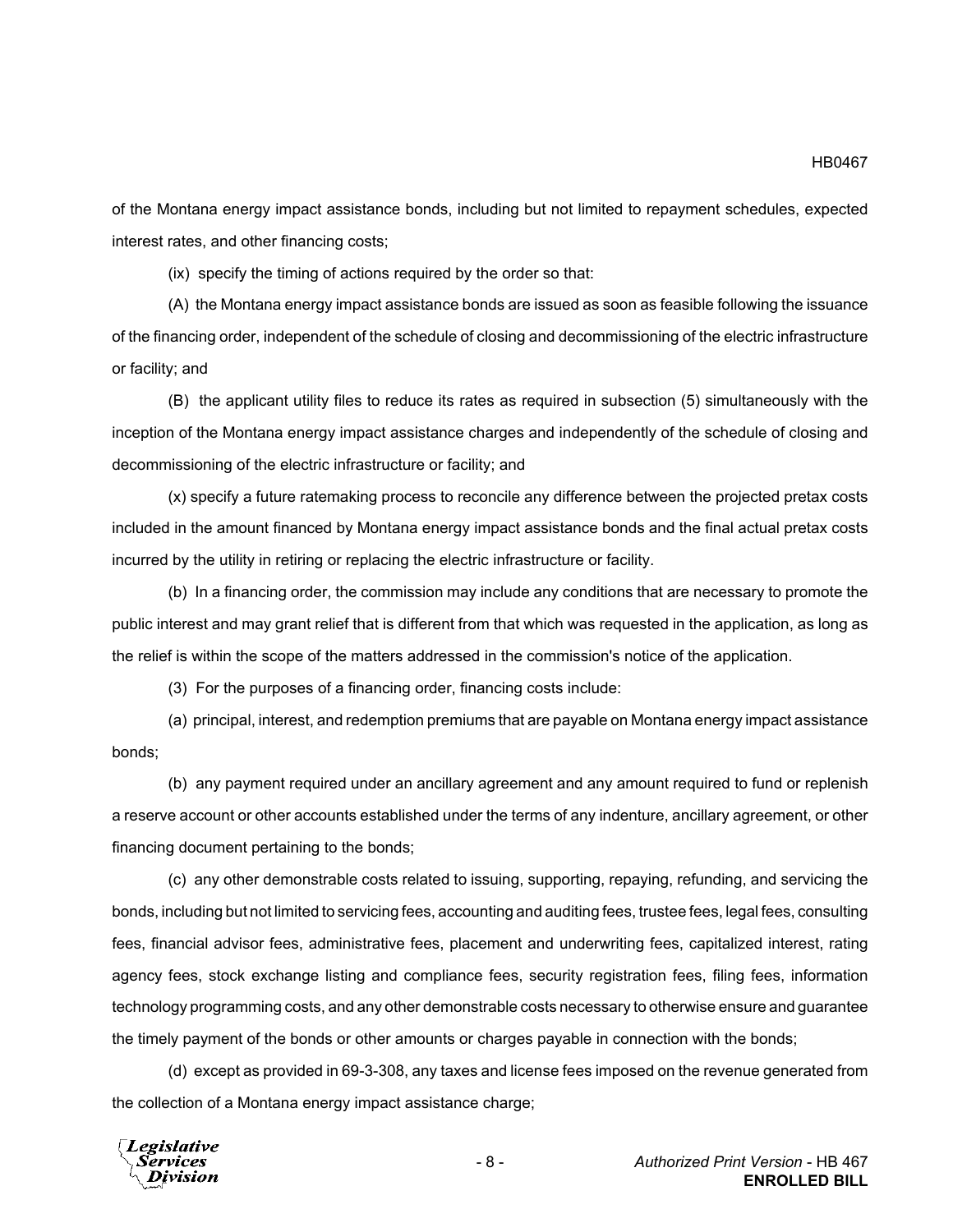(e) except as provided in 69-3-308, any state and local taxes, including franchise, sales and use, and other taxes or similar charges, including but not limited to regulatory assessment fees, whether paid, payable, or accrued; and

(f) any costs incurred by the commission to hire and compensate additional temporary staff needed to perform its responsibilities under [sections 1 through 19] and in accordance with [section 9(4)] engage specialized counsel and expert consultants experienced in securitized electric utility ratepayer-backed bond financing similar to Montana energy impact assistance bonds.

(4) A financing order issued to an electric utility must permit and may require the creation of an electric utility's Montana energy impact assistance property pursuant to subsection (2)(a)(iv) be conditioned on, and simultaneous with, the sale or other transfer of the Montana energy impact assistance property to an assignee and the pledge of the Montana energy impact assistance property to secure Montana energy impact assistance bonds.

(5) A financing order must require the applicant utility, simultaneously with the inception of the collection of Montana energy impact assistance charges, to reduce its rates through a reduction in base rates.

**Section 6. Effect of financing order.** (1) A financing order remains in effect until the Montana energy impact assistance bonds issued as authorized by the financing order have been paid in full and all financing costs related to the bonds have been paid in full.

(2) A financing order remains in effect and unabated notwithstanding the bankruptcy, reorganization, or insolvency of an electric utility to which the financing order applies or any affiliate of the electric utility or successor entity or assignee.

(3) A financing order is irrevocable, and the commission may not reduce, impair, postpone, or terminate Montana energy impact assistance charges approved in a financing order or impair Montana energy impact assistance property or the collection or recovery of Montana energy impact assistance revenue.

(4) Notwithstanding subsection (3), on its own motion or at the request of an electric utility or any other person, the commission may commence a proceeding and issue a subsequent financing order that provides for refinancing, retiring, or refunding Montana energy impact assistance bonds issued pursuant to the original financing order if:

(a) the commission makes all of the findings specified in [section 5(1)] with respect to the subsequent

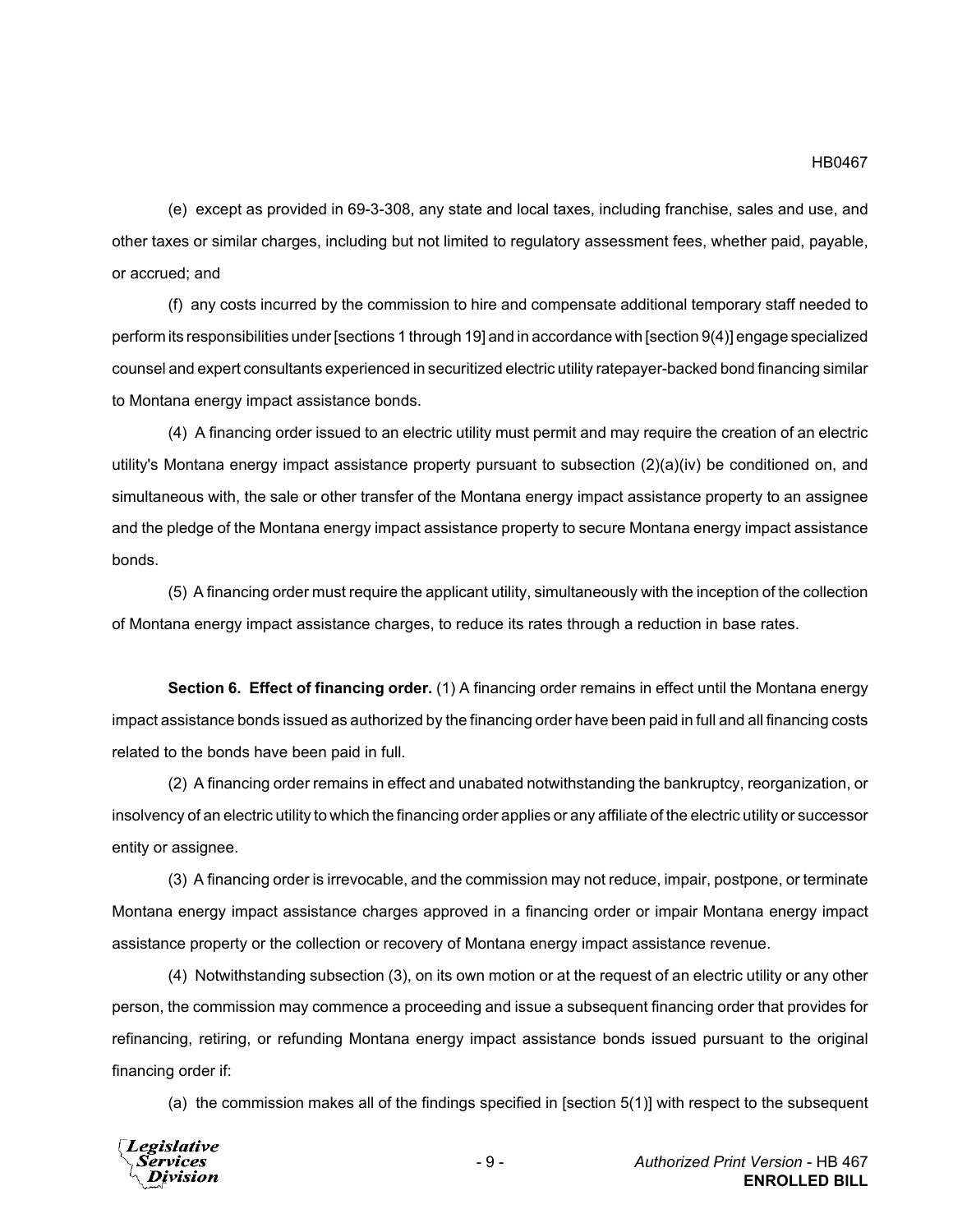financing order; and

(b) the modification provided for in the subsequent financing order does not impair in any way the covenants and terms of the Montana energy impact assistance bonds to be refinanced, retired, or refunded.

**Section 7. Montana energy impact assistance bonds.** (1) The proceeds of Montana energy impact assistance bonds must be used to recover, finance, or refinance commission-approved Montana energy impact assistance costs and financing costs and other costs that are secured by or payable from Montana energy impact assistance property.

(2) If certificates of participation or ownership are issued, references to principal, interest, or premium refer to comparable amounts under those certificates.

**Section 8. Effect on commission jurisdiction.** (1) Except as provided in subsection (2), if the commission issues a financing order to an electric utility, the commission may not, in exercising its powers and carrying out its duties pursuant to Title 69:

(a) consider the Montana energy impact assistance bonds issued pursuant to the financing order to be debt of the electric utility other than for income tax purposes unless it is necessary to consider the Montana energy impact assistance bonds to be debt to achieve consistency with prevailing utility debt rating methodologies;

(b) consider the Montana energy impact assistance charges paid under the financing order to be revenue of the electric utility;

(c) except as otherwise provided for in [sections 1 through 19] or for the purposes of establishing the electric utility's base rates, consider the Montana energy impact assistance costs or financing costs specified in the financing order to be the regulated costs or assets of the electric utility; or

(d) determine any prudent action taken by an electric utility that is consistent with the financing order to be unjust or unreasonable.

(2) Nothing in subsection (1):

(a) affects the authority of the commission to apply or modify any billing mechanism designed to recover Montana energy impact assistance charges;

(b) prevents or precludes the commission from investigating the compliance of an electric utility with the

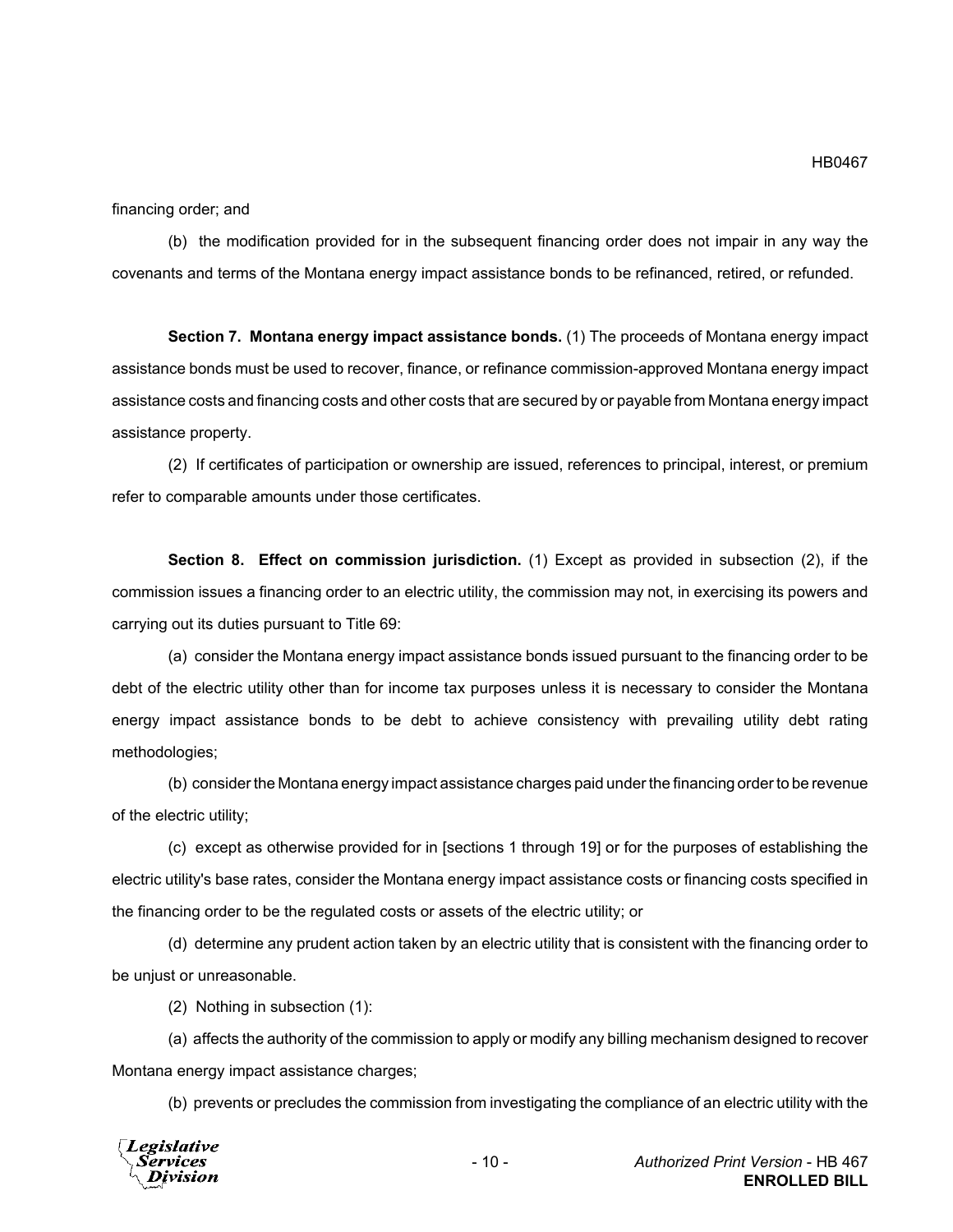terms and conditions of a financing order and requiring compliance with the financing order; or

(c) prevents or precludes the commission from imposing regulatory sanctions against an electric utility for failure to comply with the terms and conditions of a financing order or the requirements of [sections 1 through 19].

(3) The commission may not refuse to allow the recovery of any costs associated with the retirement or replacement of electric infrastructure or facilities by an electric utility solely because the electric utility has elected to finance those activities through a financing mechanism other than Montana energy impact assistance bonds.

(4) The commission shall authorize mitigating remedies to offset an electric utility's book losses, as determined necessary by the commission.

**Section 9. Electric utility customer protection.** (1) Because the commission's approval of a financing order is irrevocable, typically addresses very large amounts of financing undertaken, and is not reviewable by future commissions, in addition to its other powers and duties, the commission shall perform comprehensive due diligence in its evaluation of an application for a financing order and shall oversee the process used to structure, market, and price Montana energy impact assistance bonds.

(2) In addition to any other authority, the commission:

(a) may attach conditions to the approval of a financing order as the commission finds appropriate to maximize the financial benefits or minimize the financial risks of the transaction to customers and to directly impacted Montana workers and communities;

(b) may specify details of the process used to structure, market, and price Montana energy impact assistance bonds, including the selection of the underwriter or underwriters;

(c) shall review and determine the reasonableness of all proposed upfront and ongoing financing costs; and

(d) shall ensure that the structuring, marketing, and pricing of Montana energy impact assistance bonds maximizes net present value customer savings, consistent with market conditions and the terms of the financing order.

(3) (a) Within 120 days after the issuance of Montana energy impact assistance bonds, the applicant electric utility shall file with the commission information regarding the actual upfront and ongoing financing costs of the Montana energy impact assistance bonds. The commission shall review the prudence of the electric utility's

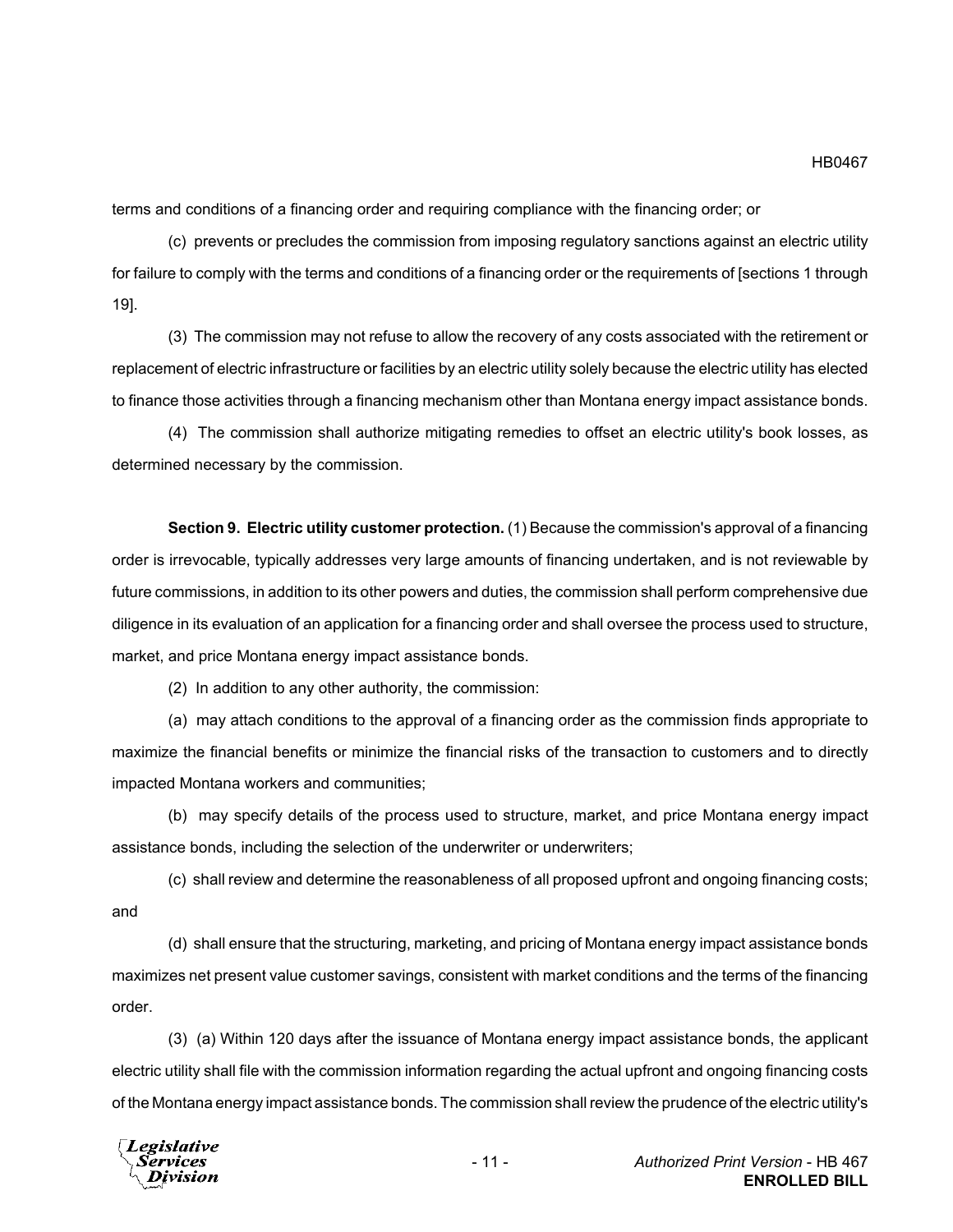action to determine whether the costs resulted in the lowest overall costs that were reasonably consistent with both market conditions at the time of the issuance and the terms of the financing order.

(b) Except as provided in subsection (3)(c), if the commission determines that the electric utility's actions were not prudent or were inconsistent with the financing order, the commission may apply any remedies that are available.

(c) The commission may not apply any remedy that has the effect, directly or indirectly, of impairing the security for the Montana energy impact assistance bonds.

(4) (a) In performing its responsibilities in accordance with [sections 1 through 19], the commission may engage outside consultants and counsel experienced in securitized electric utility ratepayer-backed bond financing similar to Montana energy impact assistance bonds, and the expenses associated with the engagement may be included as financing costs and included in the Montana energy impact assistance charge. The costs are not an obligation of the state and are assigned solely to the transaction.

(b) Expenses incurred by the commission to hire and compensate additional temporary staff needed to perform its responsibilities under [sections 1 through 19] must be included as financing costs and included in the Montana energy impact assistance charge.

(5) If a utility's application for a financing order is denied or withdrawn for any reason and Montana energy impact assistance bonds are not issued, the commission's costs of retaining expert consultants, as authorized by subsection (4), must be paid by the applicant utility and are considered by the commission as a prudent deferred expense for recovery in the utility's future rates.

**Section 10. Judicial review of financing orders.** (1) A financing order is a final order of the commission.

(2) A party aggrieved by the issuance of a financing order may petition for suspension and review of the financing order in the district court of the first judicial district, Lewis and Clark County. In the case of any petition for suspension and review, the court shall proceed to hear and determine the action as expeditiously as practicable and give the action precedence over other matters not accorded similar precedence by law.

**Section 11. Electric utilities -- duties -- nonbypassable charges.** (1) The electric bills of an electric utility that obtains a financing order and causes Montana energy impact assistance bonds to be issued must:

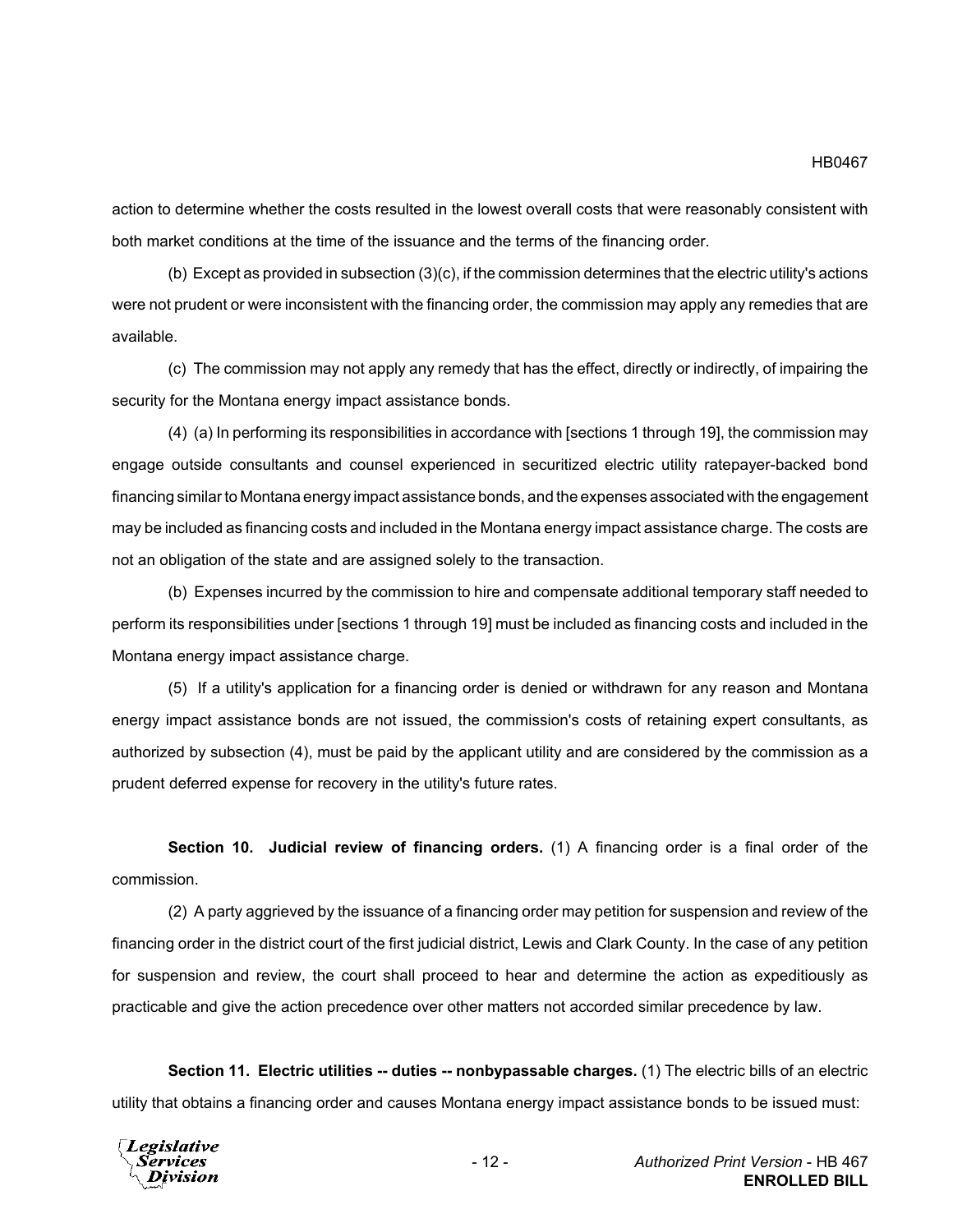### HB0467

(a) explicitly reflect that a portion of the charges on the bill represents Montana energy impact assistance charges approved in a financing order and, if Montana energy impact assistance property has been transferred to an assignee, must include a statement that the assignee is the owner of the rights to Montana energy impact assistance charges and that the electric utility or other entity, if applicable, is acting as a collection agent or servicer for the assignee;

(b) include the Montana energy impact assistance charge on each customer's bill as a separate line item titled "energy impact assistance charge" and may include both the rate and the amount of the charge on each bill; and

(c) explain to customers in an annual filing with the commission the rate impact that financing of the retirement or replacement of electric infrastructure or facilities has on customer rates.

(2) Montana energy impact assistance charges are nonbypassable and payment must be made by all existing and future customers receiving service from the electric utility or its successors or assignees under commission-approved rate schedules or under special contracts.

(3) The failure of an electric utility to comply with this section does not invalidate, impair, or affect any financing order, Montana energy impact assistance property, Montana energy impact assistance charge, or Montana energy impact assistance bonds, but does subject the electric utility to penalties under applicable commission rules.

(4) An electric utility that obtains a financing order and causes Montana energy impact assistance bonds to be issued must demonstrate in an annual filing with the commission that Montana energy impact assistance revenues are applied solely to the repayment of Montana energy impact assistance bonds and other financing costs.

**Section 12. Montana energy impact assistance property.** (1) Montana energy impact assistance property described in a financing order is an existing present property right or interest in a property right even though the imposition and collection of Montana energy impact assistance charges depends on the electric utility collecting Montana energy impact assistance charges and on future electricity consumption. The property right or interest exists regardless of whether the revenues or proceeds arising from the Montana energy impact assistance property have been billed, have accrued, or have been collected.

(2) Montana energy impact assistance property described in a financing order exists until all Montana

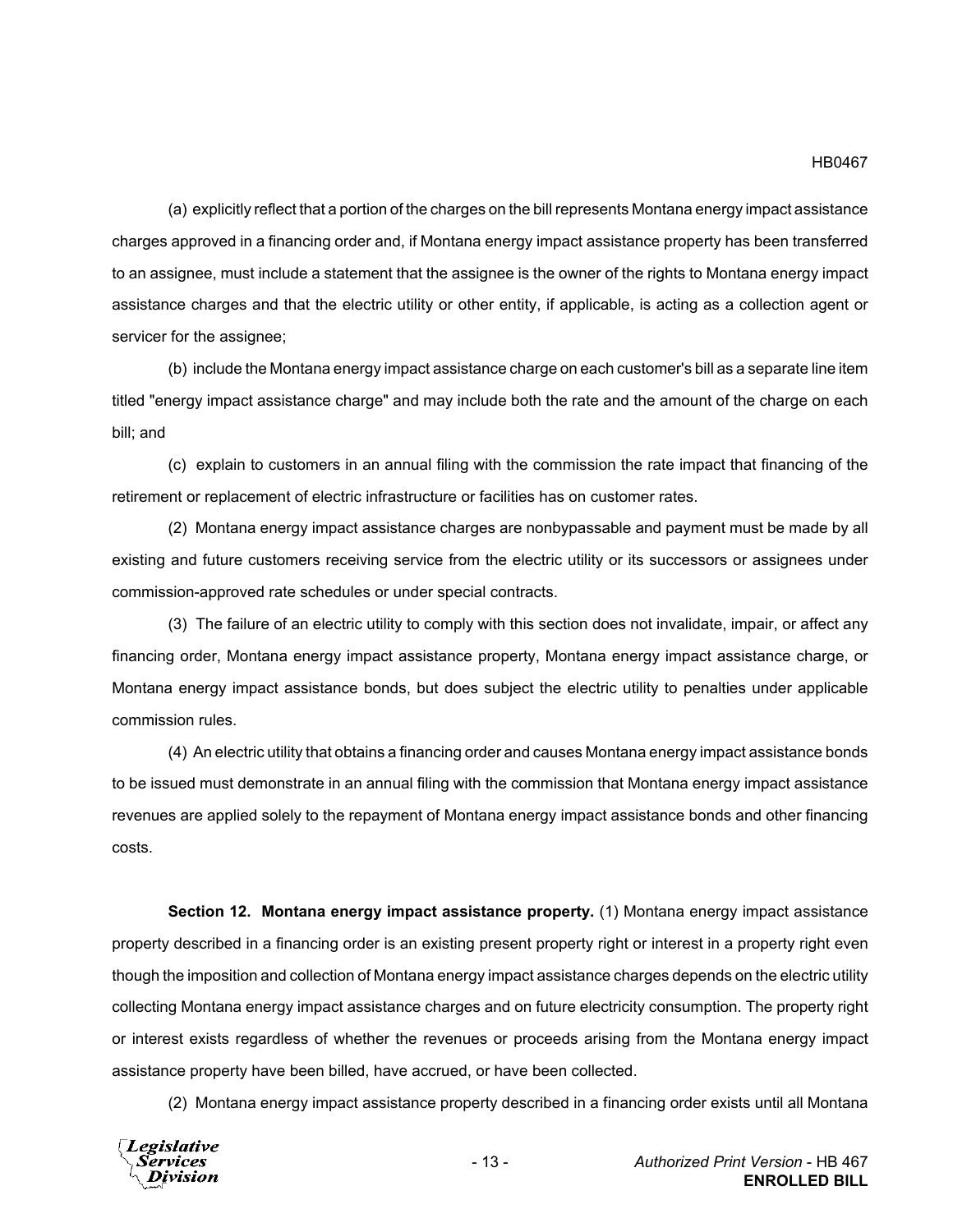energy impact assistance bonds issued pursuant to the financing order are paid in full and all financing costs and other costs of the Montana energy impact assistance bonds have been recovered in full.

(3) All or any portion of Montana energy impact assistance property described in a financing order issued to an electric utility may be transferred, sold, conveyed, or assigned to a successor or assignee that is wholly owned, directly or indirectly, by the electric utility and is created for the limited purpose of acquiring, owning, or administering Montana energy impact assistance property or issuing Montana energy impact assistance bonds as authorized by the financing order. All or any portion of Montana energy impact assistance property may be pledged to secure Montana energy impact assistance bonds issued pursuant to a financing order, amounts payable to financing parties and to counterparties under any ancillary agreements, and other financing costs. Each transfer, sale, conveyance, assignment, or pledge by an electric utility or an affiliate of an electric utility is a transaction in the ordinary course of business.

(4) If an electric utility defaults on any required payment of charges arising from Montana energy impact assistance property described in a financing order, a court, upon application by an interested party and without limiting any other remedies available to the applying party, shall order the sequestration and payment of the revenues arising from the Montana energy impact assistance property to the financing parties. Any financing order remains in full force and effect notwithstanding any reorganization, bankruptcy, or other insolvency proceedings with respect to the electric utility or its successors or assignees.

(5) The interest of a transferee, purchaser, acquirer, assignee, or pledgee in Montana energy impact assistance property specified in a financing order issued to an electric utility, and in the revenue and collections arising from that property, is not subject to setoff, counterclaim, surcharge, or defense by the electric utility or any other person or in connection with the reorganization, bankruptcy, or other insolvency of the electric utility or any other entity.

(6) A successor to an electric utility, whether pursuant to any reorganization, bankruptcy, or other insolvency proceeding or whether pursuant to any merger or acquisition, sale, other business combination, or transfer by operation of law, as a result of electric utility restructuring or otherwise, must perform and satisfy all obligations of, and has the same duties and rights under a financing order as the electric utility to which the financing order applies and shall perform the duties and exercise the rights in the same manner and to the same extent as the electric utility, including collecting and paying to any person entitled to receive revenues, collections, payments, or proceeds of Montana energy impact assistance property described in the financing order.

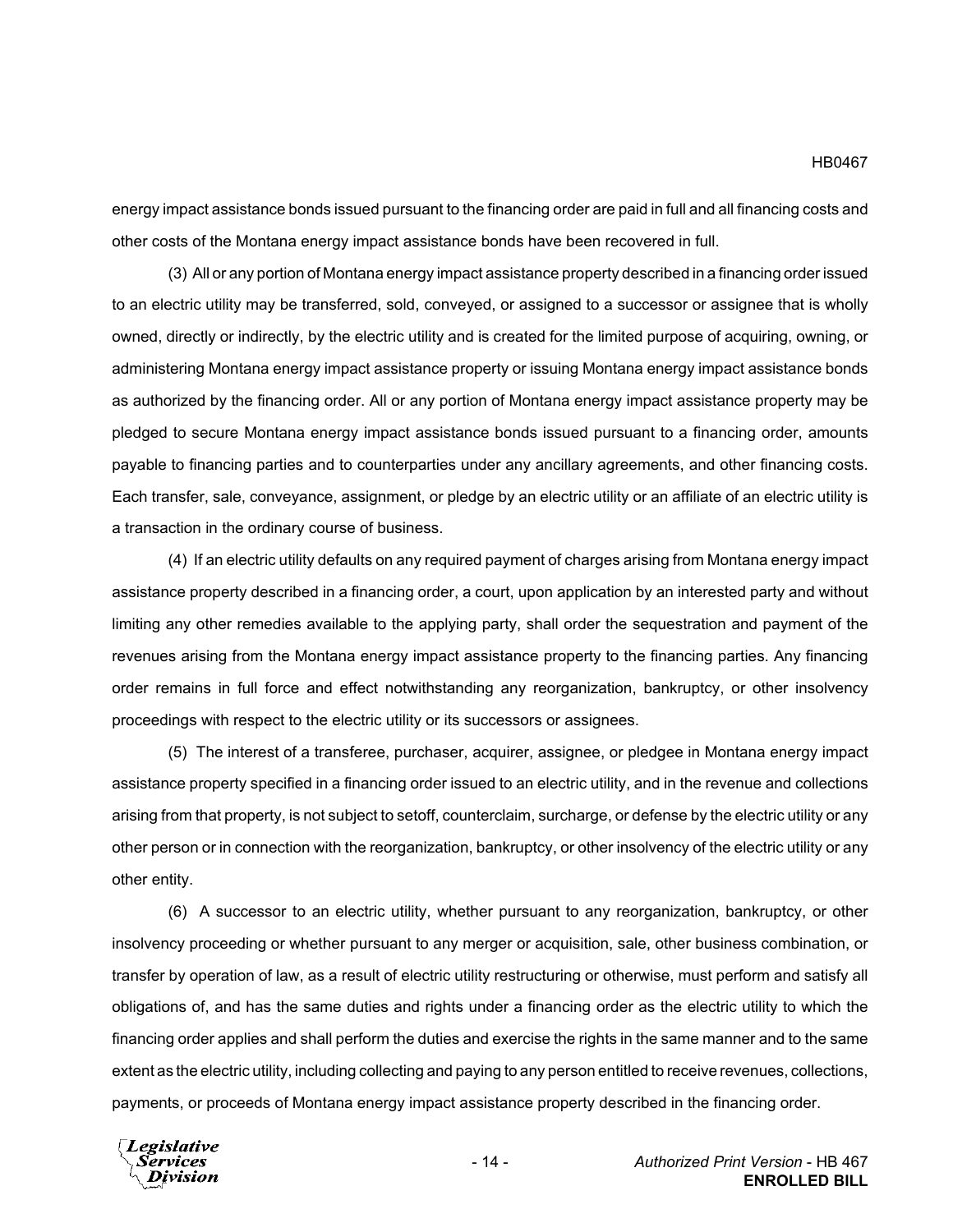**Section 13. Montana energy impact assistance bonds -- legal investments -- not public debt - pledge of the state.** (1) Banks, trust companies, savings and loan associations, insurance companies, executors, administrators, guardians, trustees, and other fiduciaries may legally invest any money within their control in Montana energy impact assistance bonds.

(2) Montana energy impact assistance bonds issued as authorized by a financing order are not debt of or a pledge of the faith and credit or taxing power of the state, any agency of the state, or any county, municipality, or other political subdivision of the state. Holders of Montana energy impact assistance bonds may not have taxes levied by the state or by any county, municipality, or other political subdivision of the state for the payment of the principal or interest on Montana energy impact assistance bonds. The issuance of Montana energy impact assistance bonds does not directly, indirectly, or contingently obligate the state or a political subdivision of the state to levy any tax or make any appropriation for payment of principal or interest on the Montana energy impact assistance bonds.

(3) The Montana energy impact assistance bonds issued under [sections 1 through 19] are exempt from the provisions of Title 30, chapter 10, but copies of all prospectus and disclosure documents must be deposited for public inspection with the state securities commissioner.

**Section 14. Assignee or financing party not subject to commission regulation.** An assignee or financing party that is not already regulated by the commission does not become subject to commission regulation solely as a result of engaging in any transaction authorized by or described in [sections 1 through 19].

**Section 15. Effect of other laws.** (1) If any provision of [sections 1 through 19] conflicts with any other law regarding the attachment, assignment, perfection, effect of perfection, or priority of any security interest in or transfer of Montana energy impact assistance property, the provisions of [sections 1 through 19] govern.

(2) Nothing in subsection (1) precludes a utility for which the commission has initially issued a financing order from applying to the commission for:

(a) a subsequent financing order amending the financing order as authorized by [section 6(4)]; or

(b) approval of the issuance of Montana energy impact assistance bonds to refund all or a portion of an outstanding series of Montana energy impact assistance bonds.

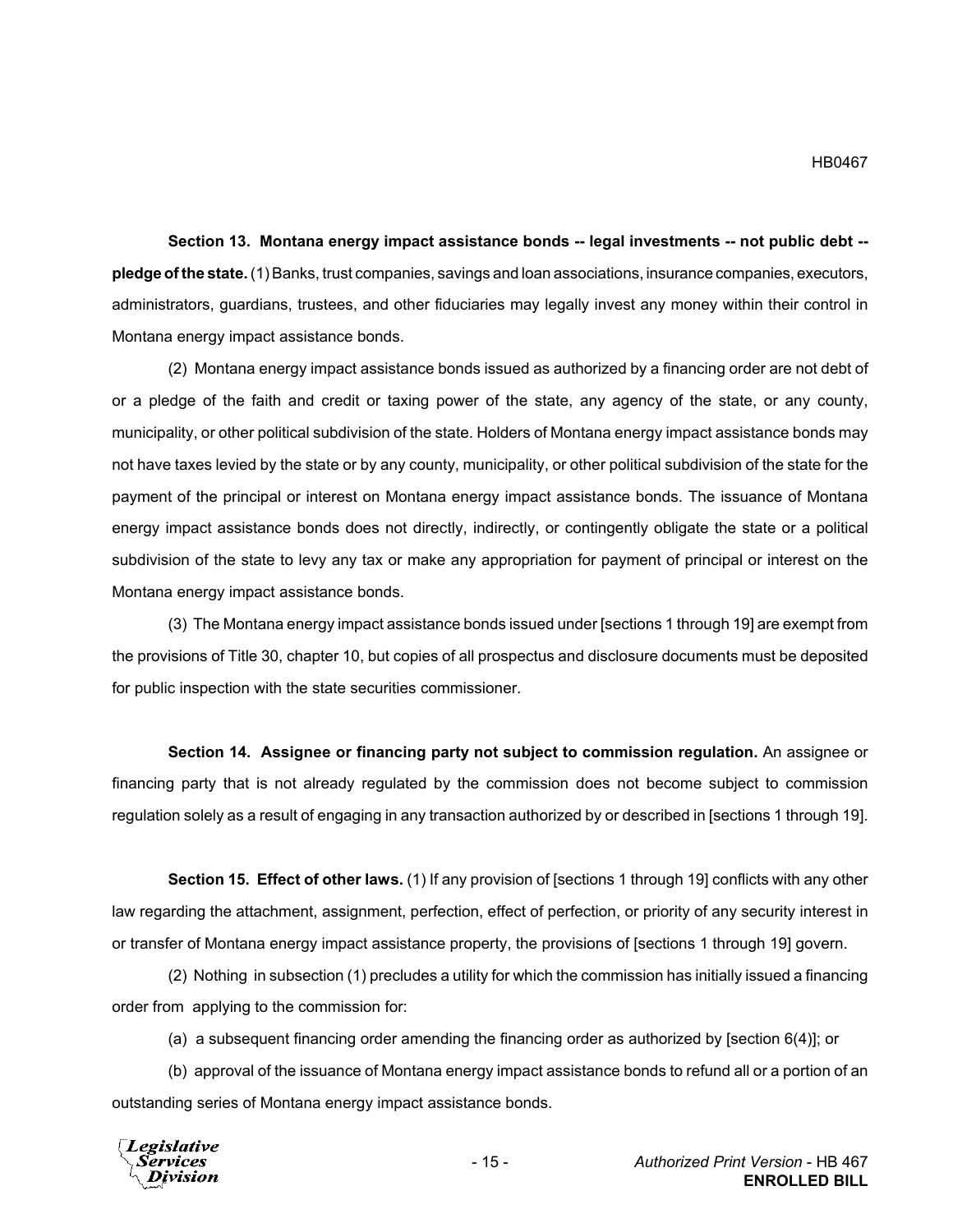**Section 16. Security interests in Montana energy impact assistance property.** (1) The creation, perfection, and enforcement of any security interest in Montana energy impact assistance property to secure the repayment of the principal of and interest on Montana energy impact assistance bonds, amounts payable under any ancillary agreement, and other financing costs are governed by this section.

(2) The following apply to a security interest:

(a) the description or indication of Montana energy impact assistance property in a transfer or security agreement and a financing statement is sufficient only if the description or indication refers to [sections 1 through 19] and the financing order creating the Montana energy impact assistance property;

(b) a security interest in Montana energy impact assistance property is a continuously perfected security interest and has priority over any other lien, created by operation of law or otherwise, which may subsequently attach to the Montana energy impact assistance property unless the holder of the security interest has agreed in writing otherwise in accordance with Title 30, chapter 9A, part 3;

(c) the priority of a security interest in Montana energy impact assistance property is not affected by the commingling of Montana energy impact assistance property or Montana energy impact assistance revenue with other money. An assignee, bondholder, or financing party has a perfected security interest in the amount of all Montana energy impact assistance property or Montana energy impact assistance revenue that is pledged for the payment of Montana energy impact assistance bonds even if the Montana energy impact assistance property or Montana energy impact assistance revenue is deposited in a cash or deposit account of the electric utility in which the Montana energy impact assistance revenue is commingled with other money, and any other security interest that applies to the other money does not apply to the Montana energy impact assistance revenue.

(d) Neither a subsequent order of the commission amending a financing order as authorized by [section 6], nor application of an adjustment mechanism as authorized by [section  $5(2)(a)(vi)$ ], affects the validity, perfection, or priority of a security interest in or transfer of Montana energy impact assistance property.

(2) (a) A security interest in Montana energy impact assistance property is created, valid, and binding as soon as:

(i) the financing order that describes the Montana energy impact assistance property is issued;

(ii) a security agreement is executed and delivered; and

(iii) value is received for the Montana energy impact assistance bonds.



- 16 - *Authorized Print Version* - HB 467 **ENROLLED BILL**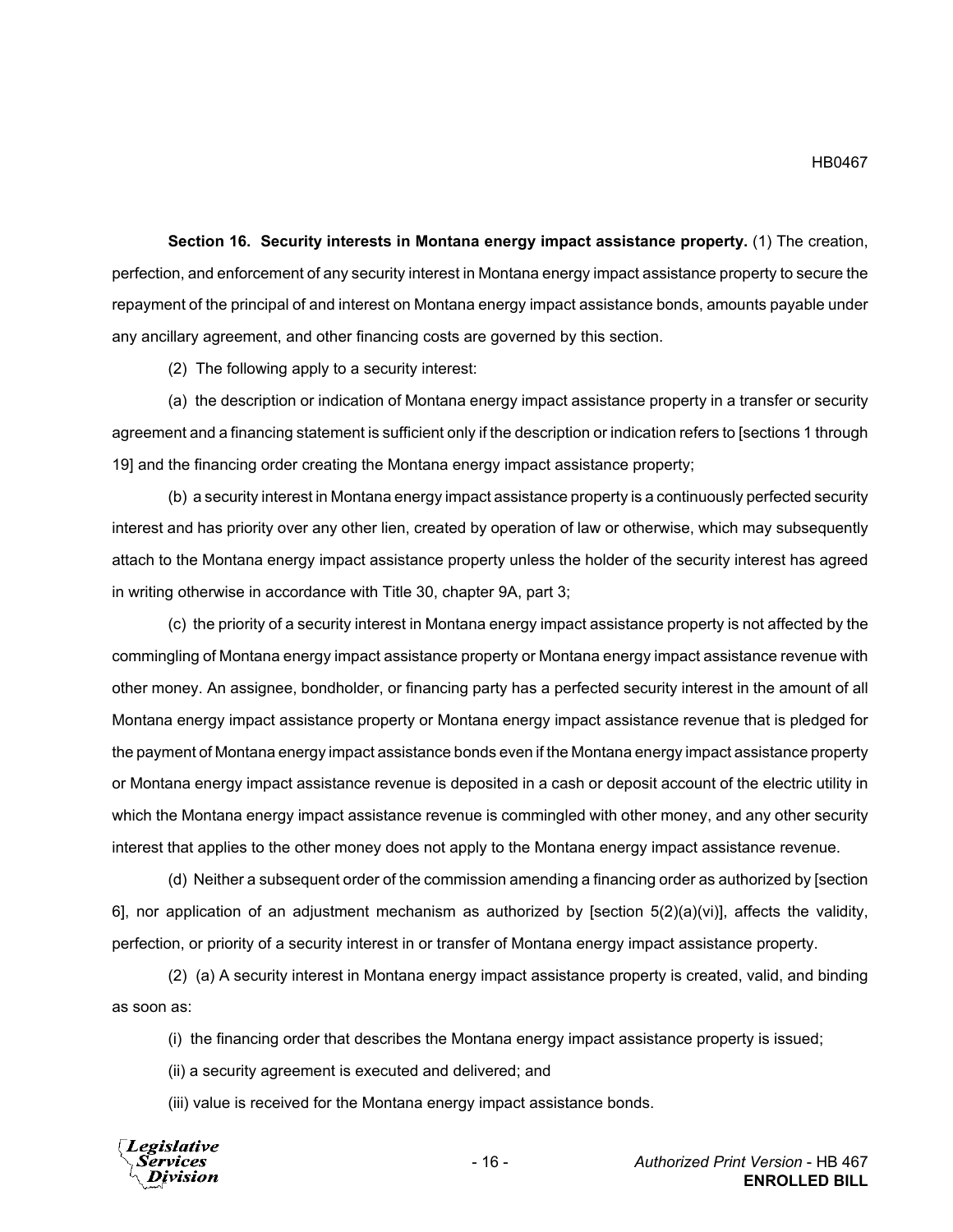(b) Once a security interest in Montana energy impact assistance property is created, the security interest attaches without any physical delivery of collateral or any other act. The lien of the security interest is valid, binding, and perfected under Title 30, chapter 9A, part 3, against all parties having claims of any kind in tort, contract, or otherwise against the person granting the security interest, regardless of whether the parties have notice of the lien, upon the filing of a financing statement with the secretary of state.

(3) A valid and enforceable security interest in Montana energy impact assistance property is perfected only when it has attached and when a financing order has been filed with the secretary of state in accordance with procedures that the secretary of state may establish. The financing order must name the pledgor of the Montana energy impact assistance property as debtor and identify the property.

**Section 17. Sales of Montana energy impact assistance property.** (1) (a) A sale, assignment, or transfer of Montana energy impact assistance property is an absolute transfer and true sale of, and not a pledge of or secured transaction relating to, the seller's right, title, and interest in, to, and under the Montana energy impact assistance property if the documents governing the transaction expressly state that the transaction is a sale or other absolute transfer. A transfer of an interest in Montana energy impact assistance property may be created when:

(i) the financing order creating and describing the Montana energy impact assistance property is effective;

(ii) the documents evidencing the transfer of the Montana energy impact assistance property are executed and delivered to the assignee; and

(iii) value is received.

(b) A transfer of an interest in Montana energy impact assistance property must be filed with the secretary of state and perfected under Title 30, chapter 9A, part 3, against all third persons, including any judicial lien or other lien creditors or any claims of the seller or creditors of the seller, other than creditors holding a prior security interest, ownership interest, or assignment in the Montana energy impact assistance property previously perfected in accordance with [section 16] or this subsection (1).

(2) The characterization of a sale, assignment, or transfer as an absolute transfer and true sale, and the corresponding characterization of the property interest of the assignee is not affected or impaired by:

(a) commingling of Montana energy impact assistance revenue with other money;

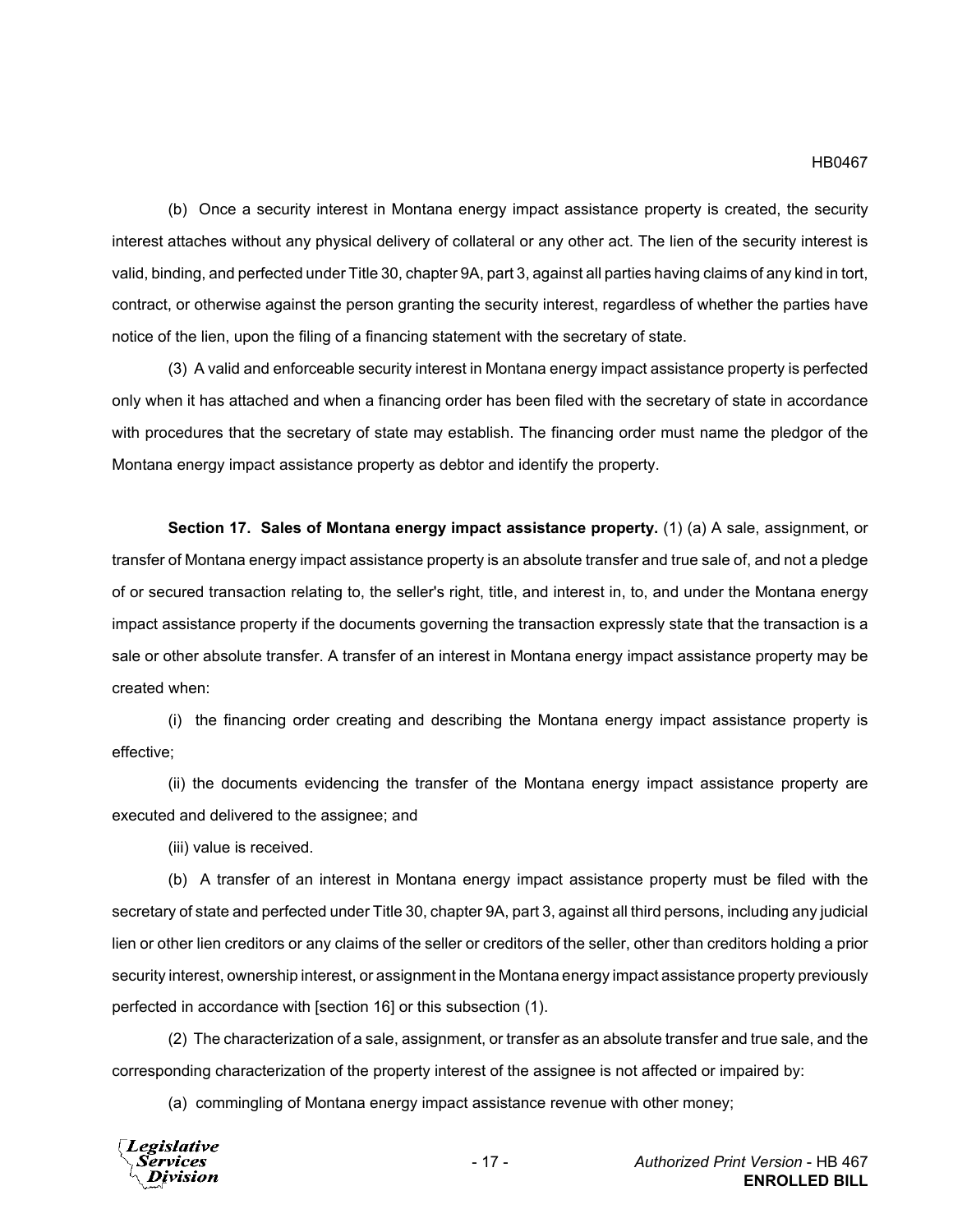(b) the retention by the seller of:

(i) a partial or residual interest, including an equity interest, in the Montana energy impact assistance property, whether direct or indirect, or whether subordinate or otherwise; or

(ii) the right to recover costs associated with taxes, franchise fees, or license fees imposed on the collection of Montana energy impact assistance revenue;

(c) any recourse that the purchaser may have against the seller;

(d) any indemnification rights, obligations, or repurchase rights made or provided by the seller;

(e) an obligation of the seller to collect Montana energy impact assistance revenues on behalf of an assignee;

(f) the treatment of the sale, assignment, or transfer for tax, financial reporting, or other purposes;

(g) any subsequent financing order amending a financing order as authorized by [section 6]; or

(h) any application of an adjustment mechanism as authorized by [section  $5(2)(a)(vi)$ ].

#### **Section 18. Use of amounts received by electric utility as consideration for its transfer of Montana**

**energy impact assistance property.** (1) Subject to commission approval as required by subsection (2), an electric utility shall expend or invest amounts the electric utility receives as consideration for its transfer of Montana energy impact assistance property to reduce its Montana energy impact costs and may invest or expand the remaining funds as follows:

(a) to build and own generation infrastructure and facilities that are least-cost generation resources, taking into consideration regulatory risk, current and future fuel cost and risk, and fuel delivery infrastructure costs, the addition of which is not inconsistent with the electric utility's resource procurement or integrated least-cost resource plan;

(b) to build, own, or purchase electricity storage capacity to the extent that the investment is either required by law or rule, is the least-cost, or is needed to increase the amount of least-cost generation resources that the electric utility is able to add to its generation portfolio;

(c) to invest in network modernization to the extent that the modernization is necessary to increase the amount of least-cost generation resources able to be added to the electric utility's system; and

(d) to replace any damaged or destroyed electric infrastructure or facilities involved in the transmission or delivery of electricity to Montana customers.

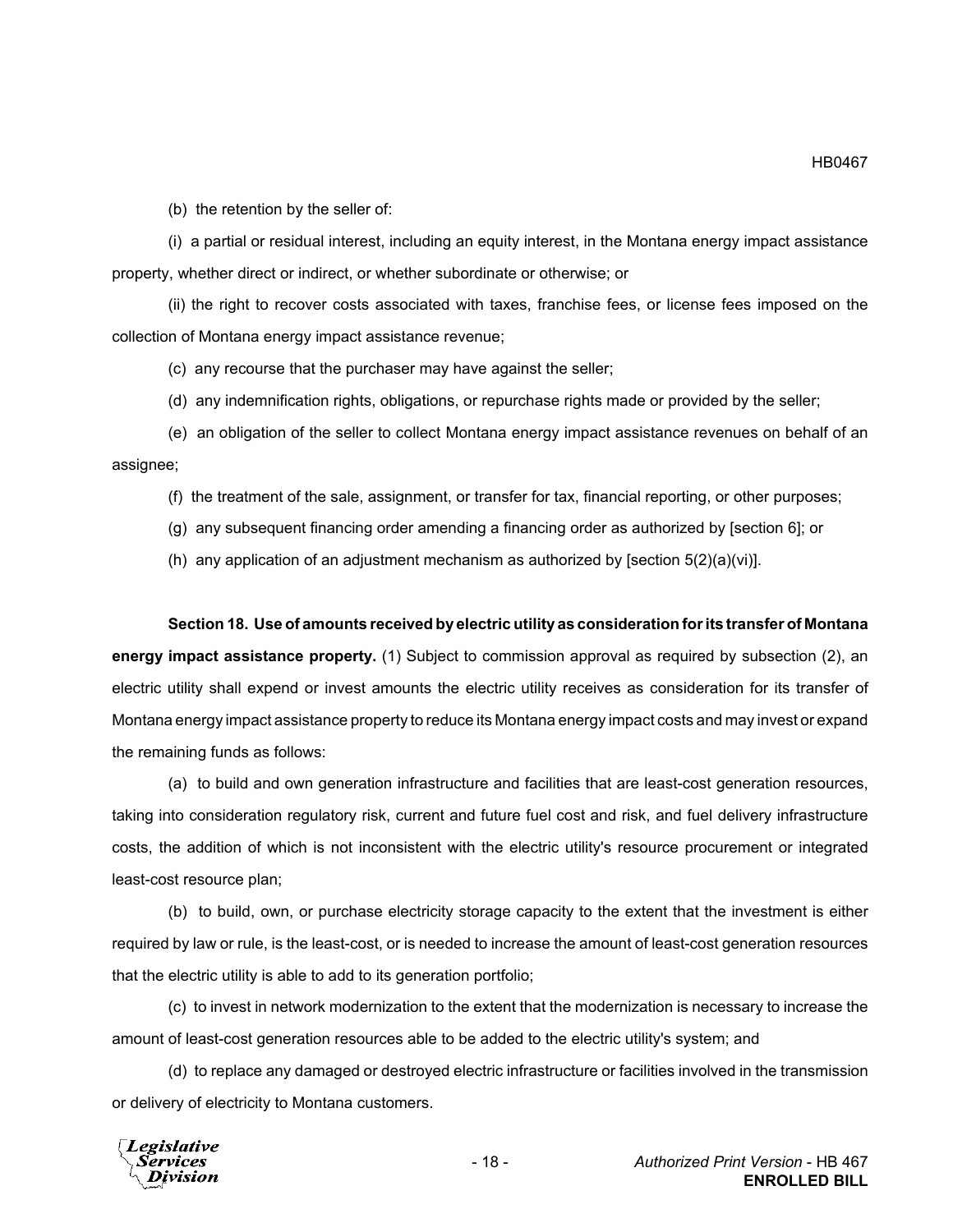(2) In considering any application for approval of the use of Montana energy impact assistance bond proceeds, the commission shall:

- (a) use its regular process for consideration of applications; and
- (b) fully consider new energy technologies and future environmental regulations.

**Section 19. Commission rulemaking.** (1) The commission shall adopt rules that guide the Montana energy impact assistance bond and financing order processes in accordance with [sections 1 through 18].

- (2) The rules must establish:
- (a) guidelines that are consistent with the objectives in [ section 2] for:
- (i) meeting Montana's electricity supply resource needs; and
- (ii) managing the portfolio of electricity supply resources.
- (b) minimum filing requirements for applications filed pursuant to [sections 1 through 18]; and
- (c) penalties for failure to comply with [section 11].
- (3) The commission may adopt any other rules necessary to:

(a) govern its proceedings and procedures for the filing, investigation, and hearing of applications submitted in accordance with [sections 1 through 18]; and

(b) implement the provisions of [sections 1 through 18].

**Section 20.** Section 69-1-114, MCA, is amended to read:

**"69-1-114. Fees.** (1) Each fee charged by the commission must be reasonable.

(2) Except for a fee assessed pursuant to 69-3-204(2), 69-8-421(10), or 69-12-423(2), or [section 9(4)], a fee set by the commission may not exceed \$500.

(3) All fees collected by the department under 69-8-421(10) must be deposited in an account in the special revenue fund. Funds in this account must be used as provided in 69-8-421(10).

(4) All fees collected by the commission under [section 9(4)] must be treated as financing costs and used in accordance with a financing order issued in accordance with [section 5]."

**Section 21. Codification instruction.** [Sections 1 through 19] are intended to be codified as an integral part of Title 69, and the provisions of Title 69 apply to [sections 1 through 19].

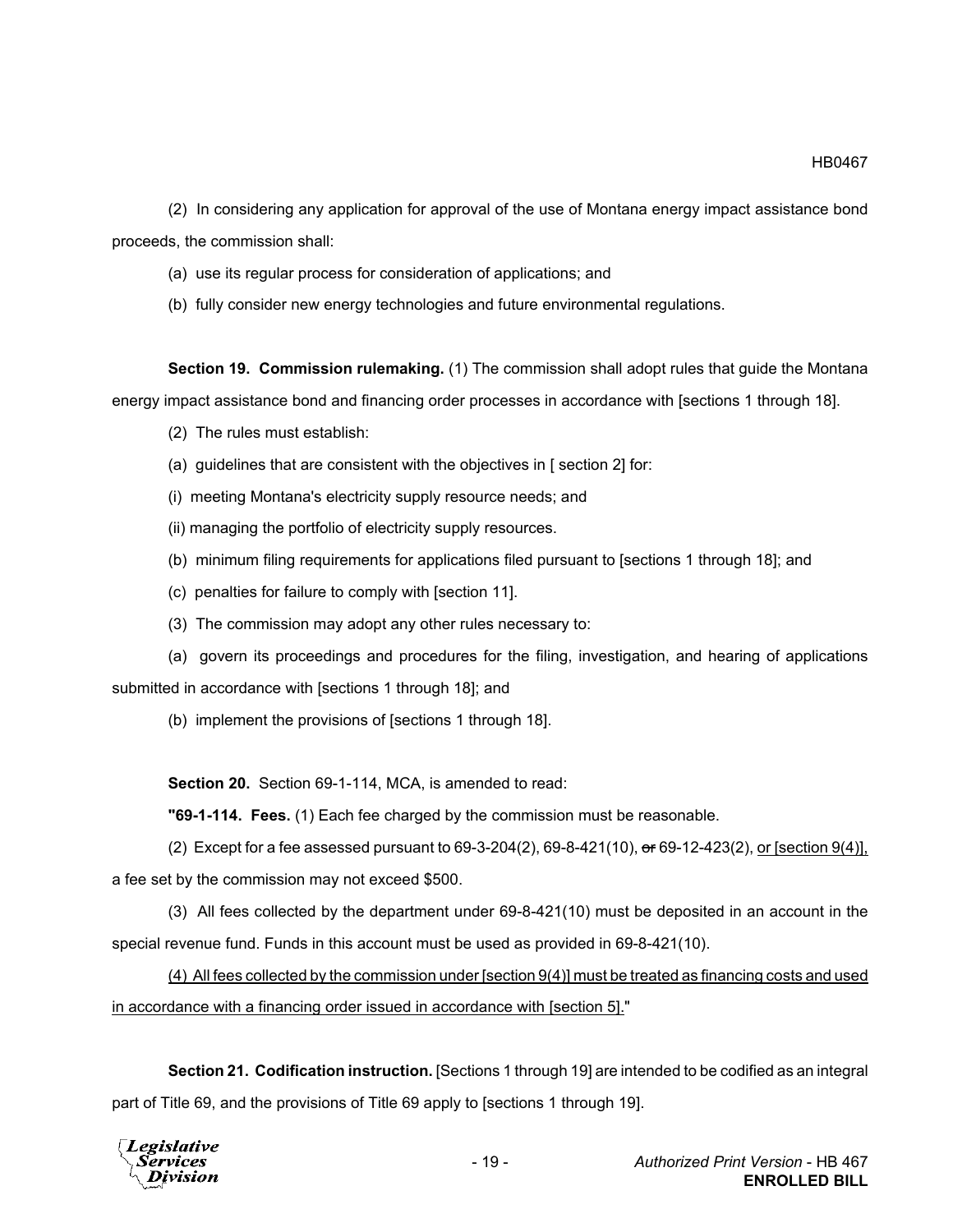**Section 22. Saving clause.** [This act] does not affect rights and duties that matured, penalties that were incurred, or proceedings that were begun before [the effective date of this act].

**Section 23. Severability.** If a part of [this act] is invalid, all valid parts that are severable from the invalid part remain in effect. If a part of [this act] is invalid in one or more of its applications, the part remains in effect in all valid applications that are severable from the invalid applications.

**Section 24. Effective date.** [This act] is effective July 1, 2019.

- END -

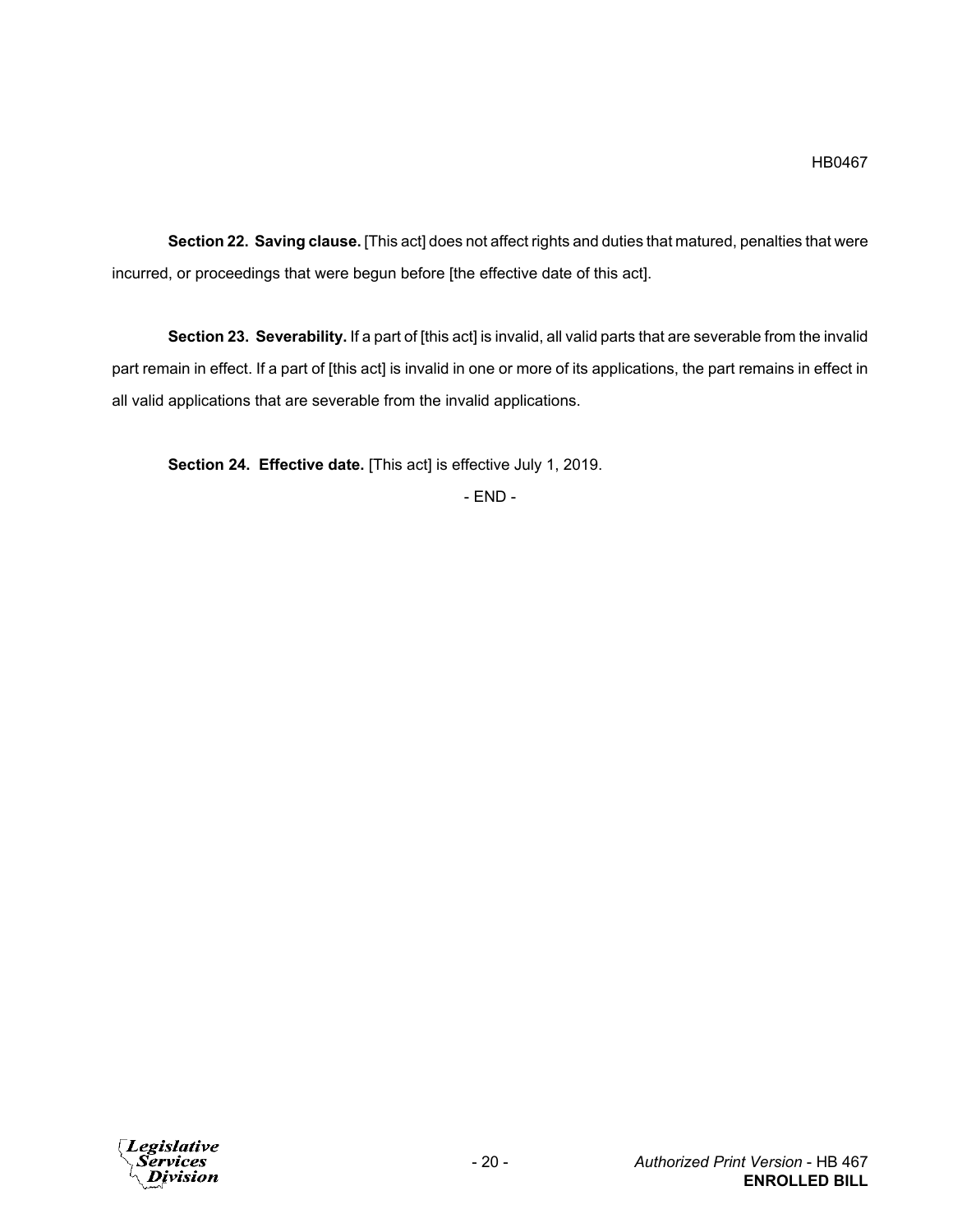I hereby certify that the within bill, HB 0467, originated in the House.

## Speaker of the House

| Signed this | day     |
|-------------|---------|
| of          | , 2019. |

# Chief Clerk of the House

### President of the Senate

| Signed this | day     |
|-------------|---------|
| of          | , 2019. |